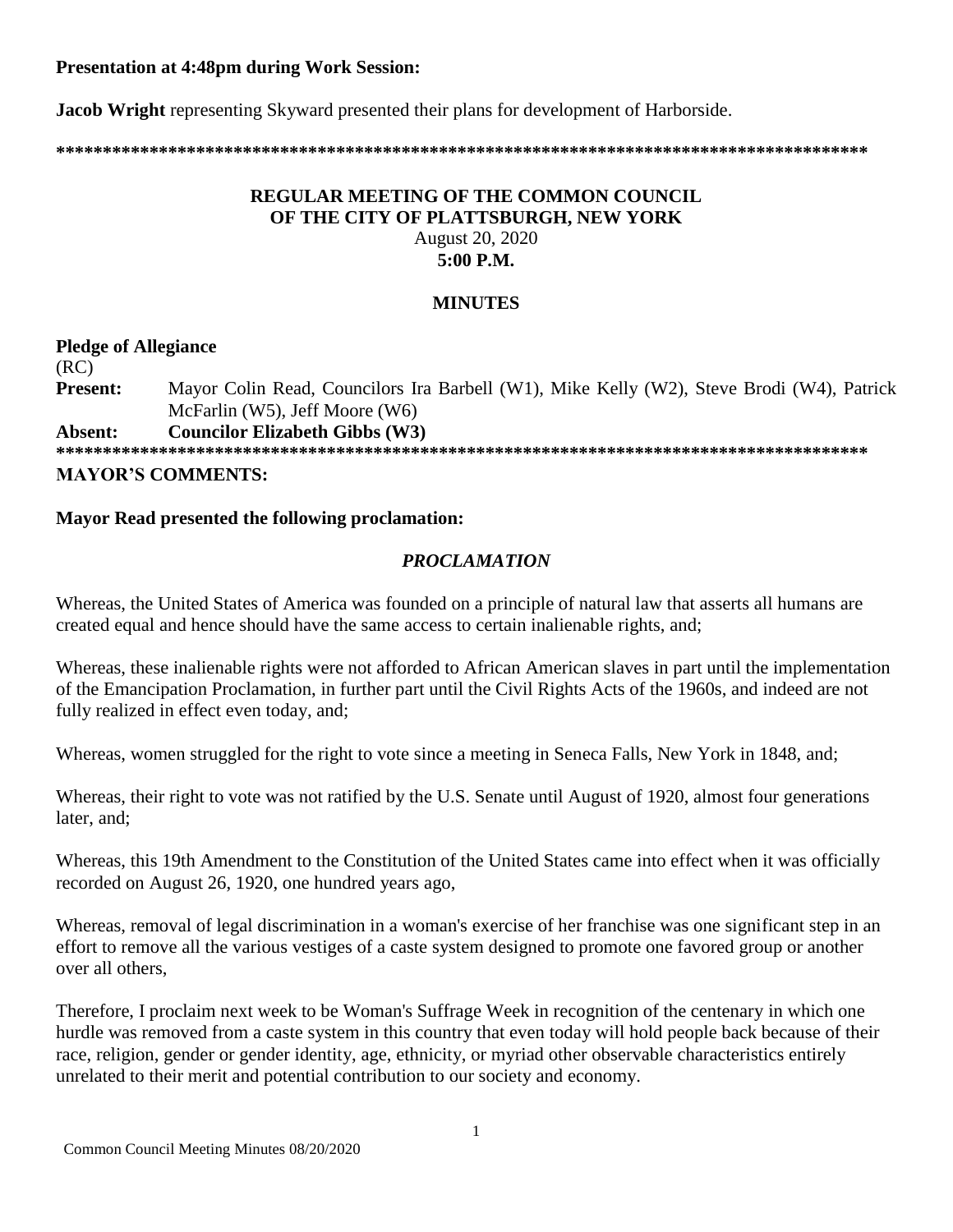Done in the City of Plattsburgh, New York this twentieth day of August in the Year Two-Thousand Twenty Colin L. Read, Mayor

### $[At 5:23pm$  Councilor McFarlin left the meeting

#### $\mathbf{1}$ . **MINUTES OF THE PREVIOUS MEETING:**

**RESOLVED:** That the Minutes of the Regular Meeting of the Common Council held on August 13, 2020 are approved and placed on file among the public records of the City Clerk's Office

By Councilor Kelly; Seconded by Councilor Barbell (All in Favor/opposed) Roll call: Councilors Barbell, Kelly, Brodi, Moore (All voted in the affirmative)

### 

#### **PAYROLLS OF VARIOUS DEPARTMENTS:**  $2.$

**RESOLVED:** That the payrolls of the various Departments of the City of Plattsburgh for the week ending August 19, 2020 in the amount of  $$55,867.96$  are authorized and allowed and the Mayor and the City Clerk are hereby empowered and directed to sign warrants drawn on the City Chamberlain for the payment thereof.

By Councilor Kelly; Seconded by Councilor Barbell (All in Favor/opposed) Roll call: Councilors Barbell, Kelly, Brodi, Moore (All voted in the affirmative) 

 $[At 5:24pm$  Councilor McFarlin returned to meeting]

#### $3.$ **REPORTS OF CITY OFFICES & COMMITTEE REPORTS:**

- Report of Fire and Ambulance Responses for August  $11 17$ , 2020  $\bullet$
- Reports from the Police Department dated August 17, 2020
- Minutes from the City Infrastructure Committee meeting held on August 13, 2020

# **COUNCILOR/DEPARTMENT CHAIR COMMITTEE REPORTS:**

Governance, Strategy, and City Operations- Chair Councilor Barbell has been having discussion with Director of Finance will be bringing some information to the Governance Committee at the next meeting regarding automating more the utility bill paying system.

**City Infrastructure** – Chair Councilor Moore indicated nothing to report.

**Finance and Budget** – Chair Councilor Kelly indicated nothing more to report met tonight.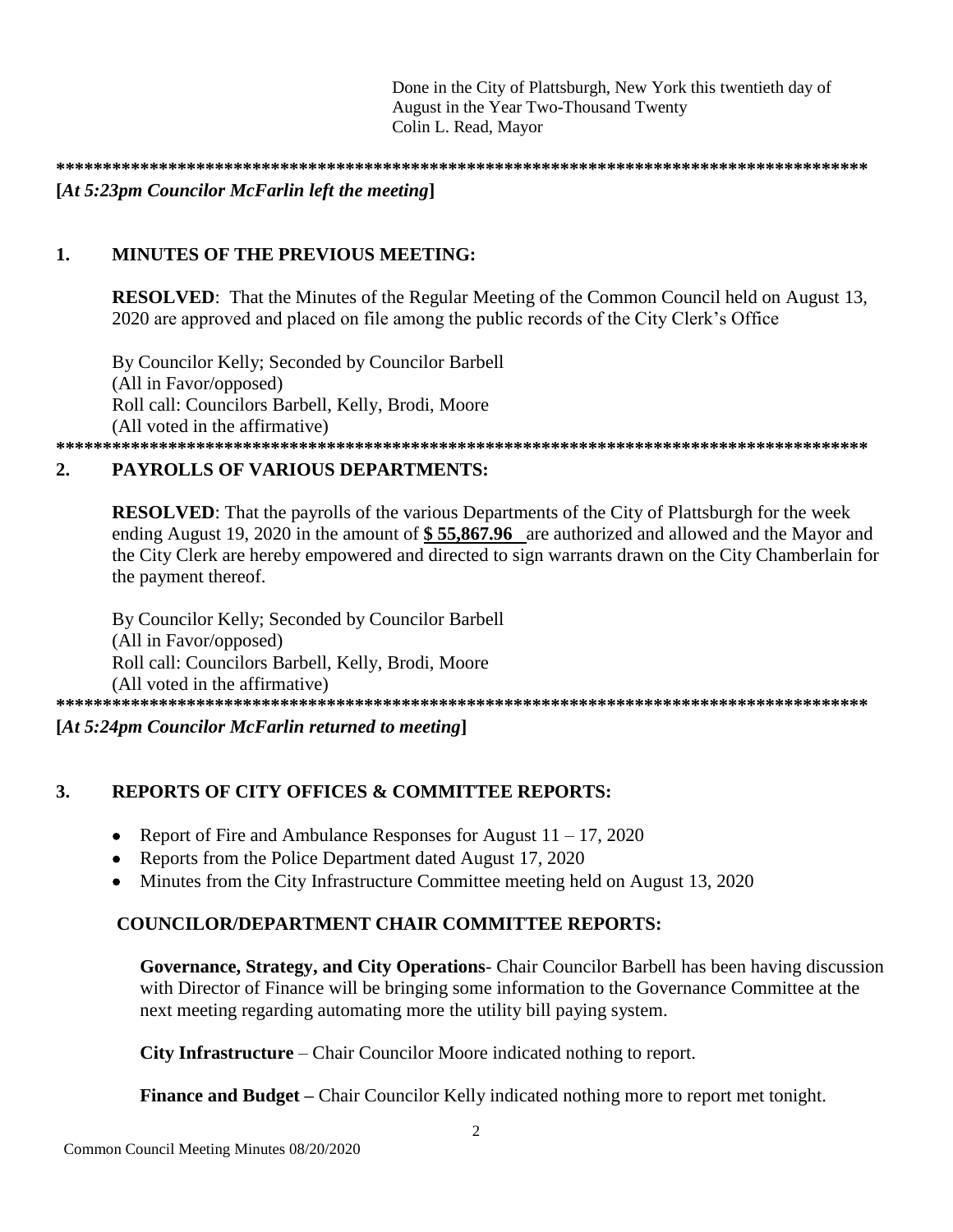**Public Safety** – Chair Councilor Gibbs absent. Councilor Barbell are continuing meetings with Police Department digesting data and will reach out to Fire Chief Lawliss to begin discussions hope to have recommendations to bring to Council in early September.

Plattsburgh Public Library – Chair Councilor McFarlin indicated nothing to report.

**MLD - MLD Board President Councilor McFarlin indicated nothing to report.** Mayor Read mentioned a local group is asking to paint artwork on various places in city, such as utility boxes working with MLD and DPW to explore possibility.

**RESOLVED:** That the reports as listed are hereby ordered received and any written reports are placed on file among the public records of the City Clerk's Office.

By Councilor Barbell; Seconded by Councilor Moore (All in Favor/opposed) Roll call: Councilors Barbell, Kelly, Brodi, McFarlin, Moore (All voted in the affirmative) 

#### **CORRESPONDENCE OR RECOMMENDATIONS FROM BOARDS:**  $\boldsymbol{4}$ . **None**

#### **AUDIT OF CLAIMS:**  $\sim$

**RESOLVED:** That the bills Audited by the Common Council for the week ending August 21, 2020 in the amount of \$425,488.50 are authorized and allowed and the Mayor and City Clerk are hereby authorized and directed to sign warrants drawn on the City Chamberlain for the payment thereof.

By Councilor Barbell; Seconded by Councilor Kelly (All in Favor/opposed) Roll call: Councilors Barbell, Kelly, Brodi, McFarlin, Moore (All voted in the affirmative) 

#### 6. PERSONS ADDRESSING COUNCIL ON AGENDA ITEMS ONLY: **None**

#### 7. **OTHER ITEMS:**

A. RESOLVED: In accordance with the request therefore the Common Council approves a budget transfer of \$800.00 from Corporation Counsel Fees for Services (11420000-4440) to Community Development Capital Outlay (16330000-3000) for the unbudgeted cost of acquisition of land adjacent to the Reeves Lane properties owned by the City of Plattsburgh. The budget transfer will not increase appropriations for the General Fund budget and will not require the use of the Unassigned Unappropriated Fund Balance in the General Fund.

By Councilor Kelly; Seconded by Councilor Barbell Discussion: Yes Roll call: Councilors Barbell, Kelly, Brodi, McFarlin, Moore (All voted in the affirmative) **ACTION TAKEN:** Adopted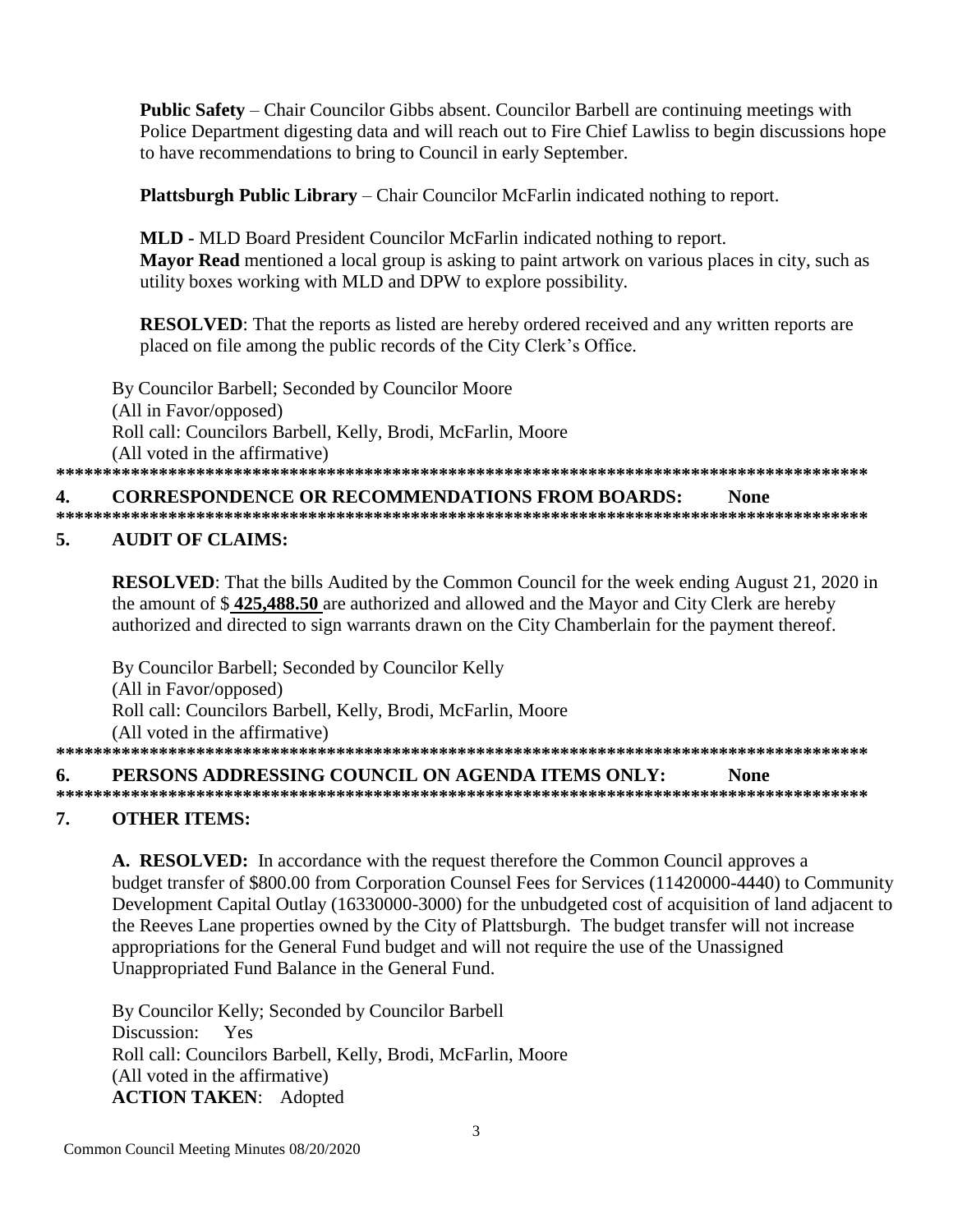**B.** THE GOVERNANCE STRATEGY AND CITY OPERATIONS COMMITTEE SELECTS BONNIE BLACK TO SERVE ON THE PUBLIC SAFETY CITIZENS REVIEW PANEL EFFECTIVE AUGUST 21, 2020.

Roll call: Councilors Barbell, Kelly, Brodi, McFarlin, Moore (All voted in the affirmative) **ACTION TAKEN**: Adopted Follow up Action: None

**\*\*\*\*\*\*\*\*\*\*\*\*\*\*\*\*\*\*\*\*\*\*\*\*\*\*\*\*\*\*\*\*\*\*\*\*\*\*\*\*\*\*\*\*\*\*\*\*\*\*\*\*\*\*\*\*\*\*\*\*\*\*\*\*\*\*\*\*\*\*\*\*\*\*\*\*\*\*\*\*\*\*\*\*\*\*\*\*\*\***

**C.** THE GOVERNANCE STRATEGY AND CITY OPERATIONS COMMITTEE SELECTS HERB CARPENTER TO SERVE ON THE PUBLIC SAFETY CITIZENS REVIEW PANEL EFFECTIVE AUGUST 21, 2020.

 Roll call: Councilors Barbell, Kelly, Brodi, McFarlin, Moore (All voted in the affirmative) **ACTION TAKEN**: Adopted Follow up Action: None **\*\*\*\*\*\*\*\*\*\*\*\*\*\*\*\*\*\*\*\*\*\*\*\*\*\*\*\*\*\*\*\*\*\*\*\*\*\*\*\*\*\*\*\*\*\*\*\*\*\*\*\*\*\*\*\*\*\*\*\*\*\*\*\*\*\*\*\*\*\*\*\*\*\*\*\*\*\*\*\*\*\*\*\*\*\*\*\*\*\***

**D. RESOLVED:** In accordance with the request therefore the Common Council authorizes the Mayor to enter into a Memorandum of Understanding (MOU), in a form approved by the Corporation Counsel, with the Plattsburgh Housing Authority and the Samuel f. Vilas Home to pursue a competitive application for an economic development Community Development Block Grant (CDBG) and to authorize the Mayor to execute all necessary applications and grant related documentation.

By Councilor Barbell; Seconded by Councilor Moore Discussion: Yes Roll call: Councilors Barbell, Kelly, Brodi, McFarlin, Moore (All voted in the affirmative) **ACTION TAKEN**: Adopted Follow up Action: None **\*\*\*\*\*\*\*\*\*\*\*\*\*\*\*\*\*\*\*\*\*\*\*\*\*\*\*\*\*\*\*\*\*\*\*\*\*\*\*\*\*\*\*\*\*\*\*\*\*\*\*\*\*\*\*\*\*\*\*\*\*\*\*\*\*\*\*\*\*\*\*\*\*\*\*\*\*\*\*\*\*\*\*\*\*\*\*\*\*\***

**E. RESOLVED:** In accordance with the request therefore the Common Council accepts and authorizes the property owner to enter into a contract with the lowest priced, qualified selected bid for "Downtown Grant Program – 33 Bridge Street Facade" for renovation work related to the 33 Bridge Street project pursuant to the Downtown Grant Program Administrative Plan.

By Councilor Barbell; Seconded by Councilor McFarlin Discussion: None Roll call: Councilors Barbell, Kelly, Brodi, McFarlin, Moore (All voted in the affirmative) **ACTION TAKEN**: Adopted Follow up Action: None **\*\*\*\*\*\*\*\*\*\*\*\*\*\*\*\*\*\*\*\*\*\*\*\*\*\*\*\*\*\*\*\*\*\*\*\*\*\*\*\*\*\*\*\*\*\*\*\*\*\*\*\*\*\*\*\*\*\*\*\*\*\*\*\*\*\*\*\*\*\*\*\*\*\*\*\*\*\*\*\*\*\*\*\*\*\*\*\*\*\***

### **Item F added during Finance and Budget Committee:**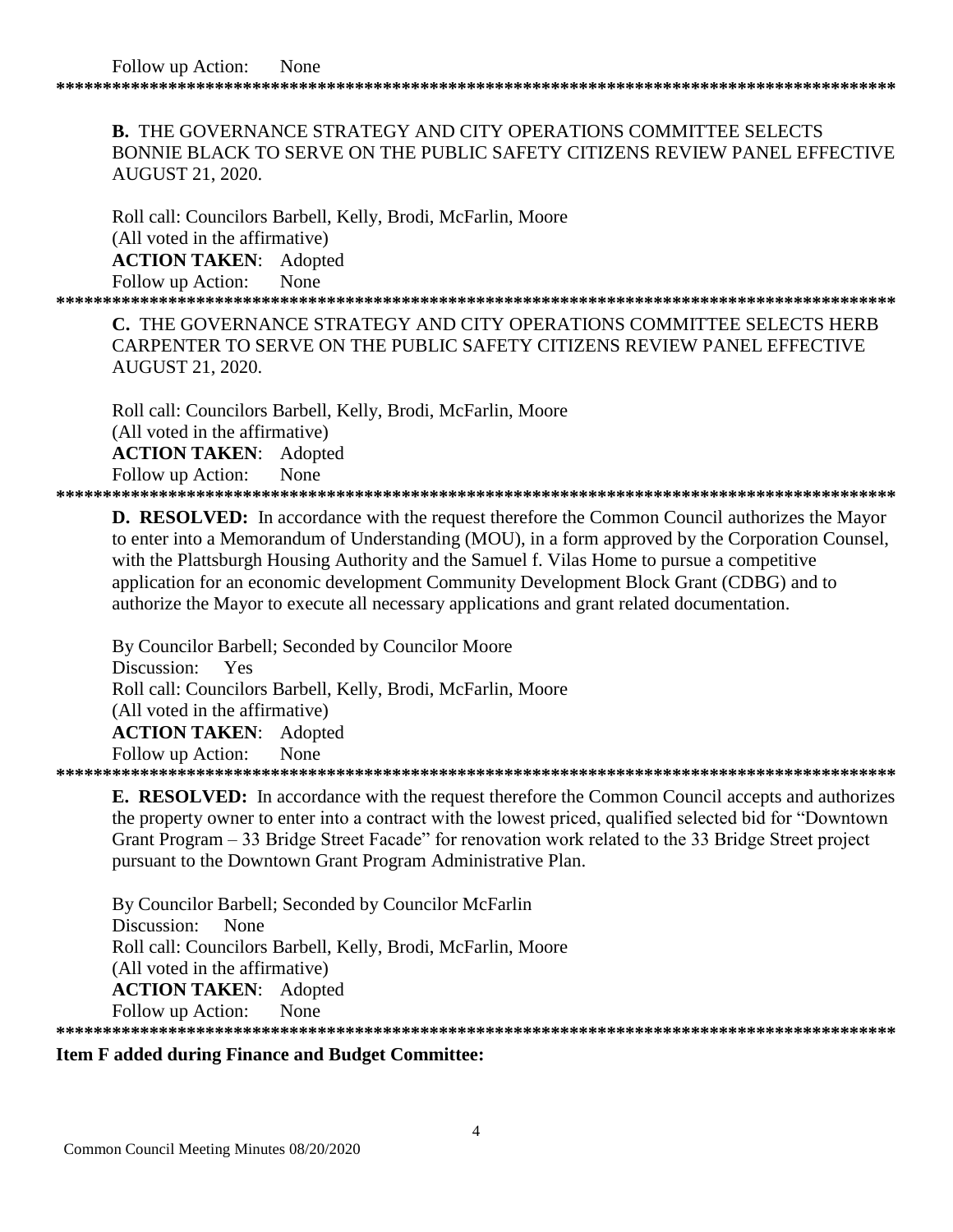**F. RESOLVED:** In accordance with the request therefore the Common Council authorizes the Mayor to sign a supplemental legal services agreement with Miller, Mannix, Schachner & Hafner, LLC dated August 20, 2020.

By Councilor Barbell; Seconded by Councilor Kelly Discussion: Yes Roll call: Councilors Barbell, Kelly, Brodi, McFarlin, Moore (All voted in the affirmative) **ACTION TAKEN:** Adopted Follow up Action: None 

### **TRAVEL REQUEST:** 8. **None RESOLUTIONS FOR INITIAL CONSIDERATION: None**  $9<sub>l</sub>$

#### **NEW BUSINESS AND COUNCILOR REPORTS:** 10.

**Councilor Brodi** mentioned a constituent had a concern about water bill and had a 44% increase due to a resolution that was passed in March?

**Mayor Read** explained Local Law passed by this Council for high demand users.

[further discussion ensued]

**Councilor Brodi** mentioned he is looking in to special assessment fees and service districts had some questions about the code, etc. Mayor Read suggested he speak with Corporation Counsel Dean Schneller.

**Councilor Brodi** asked if the Fire Department had \$1600 in overtime to attend a funeral.

**Councilor Barbell** indicated there was damage to another car.

Mayor Read indicated he understood the damage was to be paid out of the Fire Fighters benevolent fund.

[further discussion ensued]

Mayor Read indicated it sounds like Councilor Brodi is seeking clarification so they will try and get that.

**Councilor McFarlin** received a call from constituent who just purchased home and when she moved in found cans of gasoline. How does she dispose of? He also mentioned he has cans of paint leftover from prior owners of his home. How do they get rid of these items? He feels this should be part of a future discussion on hazardous material

**Mayor Read** suggested Councilor McFarlin do some research and come up with suggestions however do it in a thoughtful manner to consider the cost DPW would incur for removing these type of items.

[further discussion ensued]

Councilor Kelly mentioned during Tenant/Landlord committee meeting an attendee asked where water and sewer mains are for Underwood Avenue Mobile Home Park.